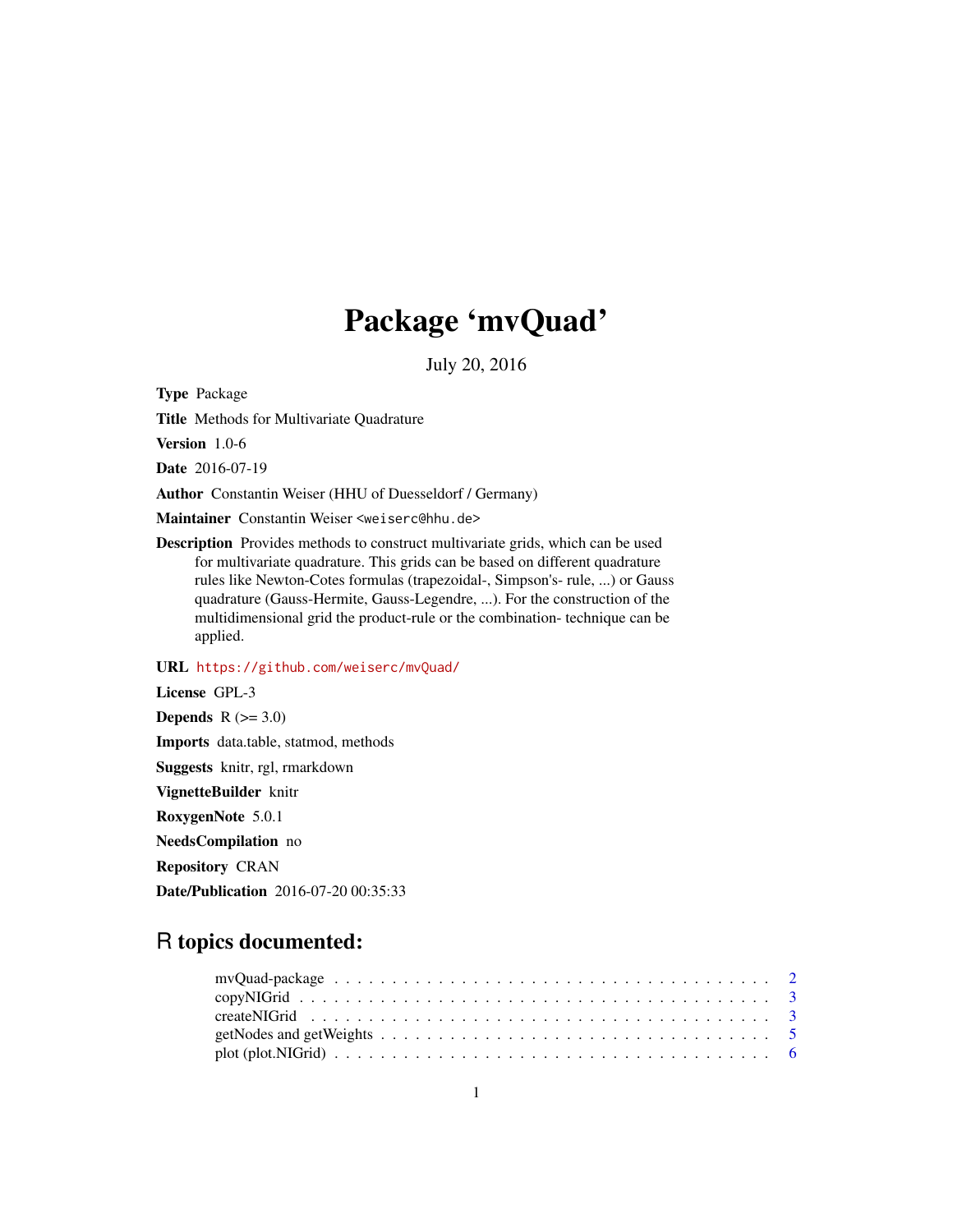#### <span id="page-1-0"></span>2 mvQuad-package

| Index |  |  |  |  |  |  |  |  |  |  |  |  |  |  |  |  | $\overline{12}$ |
|-------|--|--|--|--|--|--|--|--|--|--|--|--|--|--|--|--|-----------------|
|       |  |  |  |  |  |  |  |  |  |  |  |  |  |  |  |  |                 |
|       |  |  |  |  |  |  |  |  |  |  |  |  |  |  |  |  |                 |
|       |  |  |  |  |  |  |  |  |  |  |  |  |  |  |  |  |                 |
|       |  |  |  |  |  |  |  |  |  |  |  |  |  |  |  |  |                 |
|       |  |  |  |  |  |  |  |  |  |  |  |  |  |  |  |  |                 |
|       |  |  |  |  |  |  |  |  |  |  |  |  |  |  |  |  |                 |

mvQuad-package *Methods for multivariate Quadrature (numerical integration)*

#### Description

This package provides methods to construct multivariate grids, which can be used for multivariate quadrature. This grids can be based on different quadrature rules like Newton-Cotes formulas (trapezoidal-, Simpson-rule, ...) or Gauss-Quadrature (Gauss-Hermite, Gauss-Legendre, ...). For the construction of the multidimensional grid the product-rule or the combination-technique can be applied.

#### Details

| Package: | mvOuad     |
|----------|------------|
| Type:    | Package    |
| Version: | $1.0-6$    |
| Date:    | 2016-07-19 |
| License: | $GPL-3$    |

#### Author(s)

Constantin Weiser (HHU of Duesseldorf / Germany) Maintainer: Constantin Weiser <weiserc@hhu.de>

#### References

Philip J. Davis, Philip Rabinowitz (1984): Methods of Numerical Integration

F. Heiss, V. Winschel (2008): Likelihood approximation by numerical integration on sparse grids, Journal of Econometrics

H.-J. Bungartz, M. Griebel (2004): Sparse grids, Acta Numerica

Peter Jaeckel (2005): A note on multivariate Gauss-Hermite quadrature

```
myGrid <- createNIGrid(dim=2, type="GLe", level=5)
rescale(myGrid, domain=rbind(c(-1,1),c(-1,1)))
```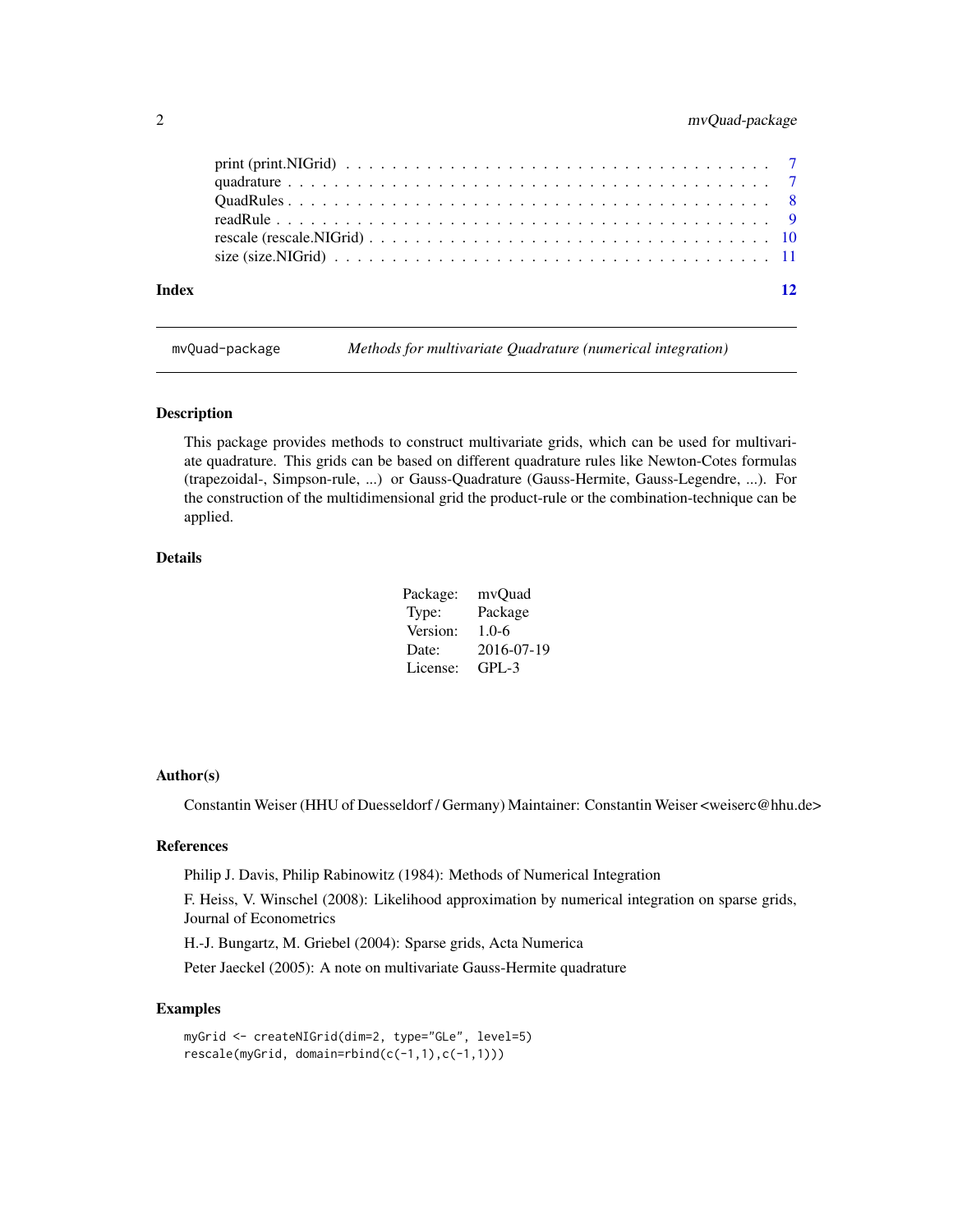#### <span id="page-2-0"></span>copyNIGrid 3

```
print(myGrid)
plot(myGrid, col="blue")
myFun <- function(x){
  1 - x[,1]^2 \times x[,2]^2}
quadrature(myFun, myGrid)
```
#### copyNIGrid *copies an NIGrid-object*

#### Description

copyNIGrid copies an NIGrid-object

#### Usage

```
copyNIGrid(object1, object2 = NULL)
```
#### Arguments

| object1 | original NIGrid-object                                                        |
|---------|-------------------------------------------------------------------------------|
| object2 | destination; if NULL copyNIGrid returns a NIGrid-object otherwise the object2 |
|         | will be overwritten.                                                          |

#### Value

Returns a NIGrid-object or NULL

#### Examples

```
myGrid <- createNIGrid(dim=2, type="GHe", level=5)
myGrid.copy <- copyNIGrid(myGrid)
```
<span id="page-2-1"></span>createNIGrid *creates a grid for numerical integration.*

#### Description

createNIGrid Creates a grid for multivariate numerical integration. The Grid can be based on different quadrature- and construction-rules.

#### Usage

```
createNIGrid(dim = NULL, type = NULL, level = NULL,
  ndConstruction = "product", level.trans = NULL)
```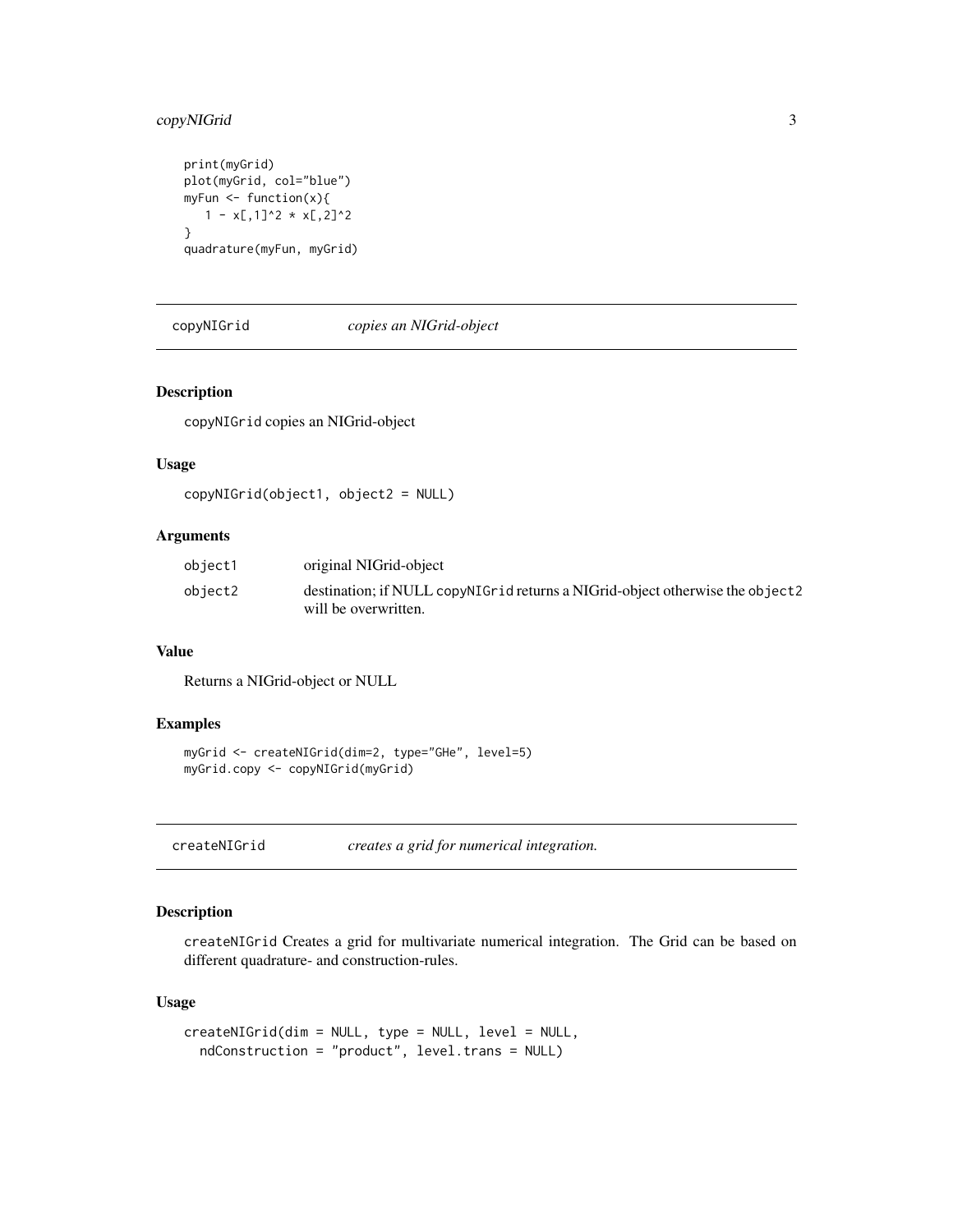#### <span id="page-3-0"></span>Arguments

| dim         | number of dimensions                                                                                                                                                                                                                                                                                                                                                                                                                                                                          |
|-------------|-----------------------------------------------------------------------------------------------------------------------------------------------------------------------------------------------------------------------------------------------------------------------------------------------------------------------------------------------------------------------------------------------------------------------------------------------------------------------------------------------|
| type        | quadrature rule (see Details)                                                                                                                                                                                                                                                                                                                                                                                                                                                                 |
| level       | accuracy level (typically number of grid points for the underlying 1D quadrature<br>rule)                                                                                                                                                                                                                                                                                                                                                                                                     |
|             | ndConstruction character vector which denotes the construction rule for multidimensional grids.                                                                                                                                                                                                                                                                                                                                                                                               |
|             | product for product rule, returns a "full grid" (default)                                                                                                                                                                                                                                                                                                                                                                                                                                     |
|             | sparse for combination technique, leads to a regular "sparse grid".                                                                                                                                                                                                                                                                                                                                                                                                                           |
| level.trans | logical variable denotes either to take the levels as number of grid points (FALSE)<br>$=$ default) or to transform in that manner that number of grid points $= 2^{\circ}$ (levels-<br>1) (TRUE). Alternatively level. trans can be a function, which takes $(n \times d)$ -<br>matrix and returns a matrix with the same dimensions (see the example; this<br>feature is particularly useful for the 'sparse' construction rule, to account for<br>different importance of the dimensions). |

#### Details

The following quadrature rules are supported (build-in).

- cNC1, cNC2, ..., cNC6 closed Newton-Cotes Formula of degree 1-6 (1=trapezoidal-rule; 2=Simpson'srule; ...), initial interval of integration: [0, 1]
- oNC0, oNC1, ..., oNC3 open Newton-Cote Formula of degree 0-3 (0=midpoint-rule; ...), initial interval of integration: [0, 1]
- GLe, GKr Gauss-Legendre and Gauss-Kronrod rule for an initial interval of integration: [0, 1]
- nLe nested Gauss-Legendre rule for an initial interval of integration: [0, 1] (Knut Petras (2003). Smolyak cubature of given polynomial degree with few nodes for increasing dimension. Numerische Mathematik 93, 729-753)
- GLa Gauss-Laguerre rule for an initial interval of integration: [0, INF)
- GHe Gauss-Hermite rule for an initial interval of integration: (-INF, INF)
- nHe nested Gauss-Hermite rule for an initial interval of integration: (-INF, INF) (A. Genz and B. D. Keister (1996). Fully symmetric interpolatory rules for multiple integrals over infinite regions with Gaussian weight." Journal of Computational and Applied Mathematics 71, 299-309)
- GHN, nHN (nested) Gauss-Hermite rule as before but weights are multiplied by the standard normal density  $(\hat{(w)}_i = w_i * \phi(x_i)).$
- Leja Leja-Points for an initial interval of integration: [0, 1]

The argument type and level can also be vector-value, different for each dimension (the later only for "product rule"; see examples)

#### Value

Returns an object of class 'NIGrid'. This object is basically an environment containing nodes and weights and a list of features for this special grid. This grid can be used for numerical integration (via [quadrature](#page-6-1))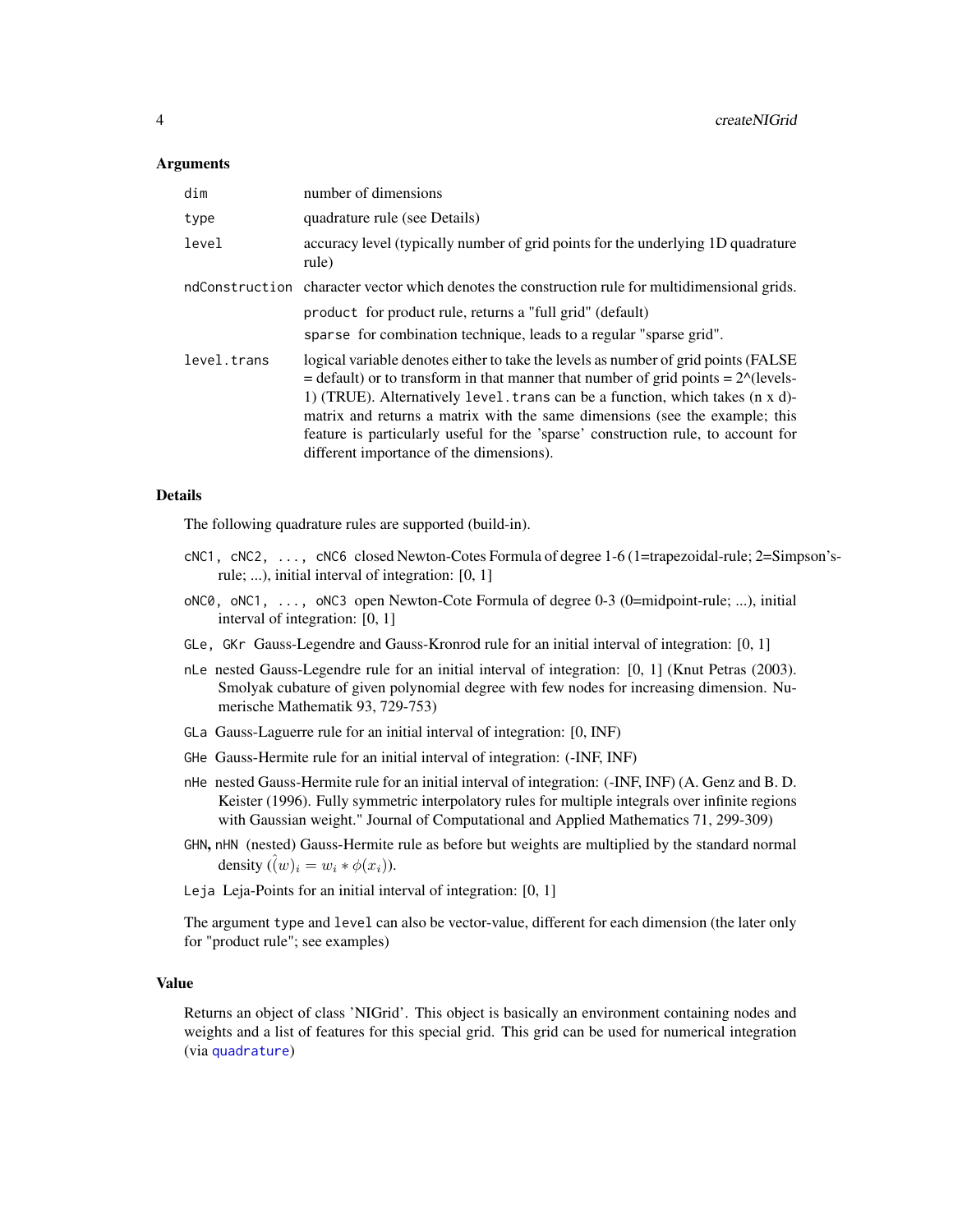#### <span id="page-4-0"></span>References

Philip J. Davis, Philip Rabinowitz (1984): Methods of Numerical Integration

F. Heiss, V. Winschel (2008): Likelihood approximation by numerical integration on sparse grids, Journal of Econometrics

H.-J. Bungartz, M. Griebel (2004): Sparse grids, Acta Numerica

#### See Also

[rescale](#page-9-1), [quadrature](#page-6-1), [print](#page-6-2), [plot](#page-5-1) and [size](#page-10-1)

#### Examples

```
## 1D-Grid --> closed Newton-Cotes Formula of degree 1 (trapeziodal-rule)
myGrid <- createNIGrid(dim=1, type="cNC1", level=10)
print(myGrid)
## 2D-Grid --> nested Gauss-Legendre rule
myGrid <- createNIGrid(dim=2, type=c("GLe","nLe"), level=c(4, 7))
rescale(myGrid, domain = rbind(c(-1,1),c(-1,1)))plot(myGrid)
print(myGrid)
myFun \leq function(x){
   1-x[,1]^2*x[,2]^2
}
quadrature(f = myFun, grid = myGrid)
## level transformation
levelTrans <- function(x){
  tmp \leftarrow as_matrix(x)tmp[, 2] <- 2*tmp[ ,2]
  return(tmp)
}
nw <- createNIGrid(dim=2, type="cNC1", level = 3,
   level.trans = levelTrans, ndConstruction = "sparse")
plot(nw)
```
getNodes and getWeights

```
get nodes and weights from an NIGrid-object
```
#### <span id="page-4-1"></span>Description

getNodes and getWeights extract the (potentially rescaled) nodes and weights out of an NIGrid-Object

#### Usage

getNodes(grid)

getWeights(grid)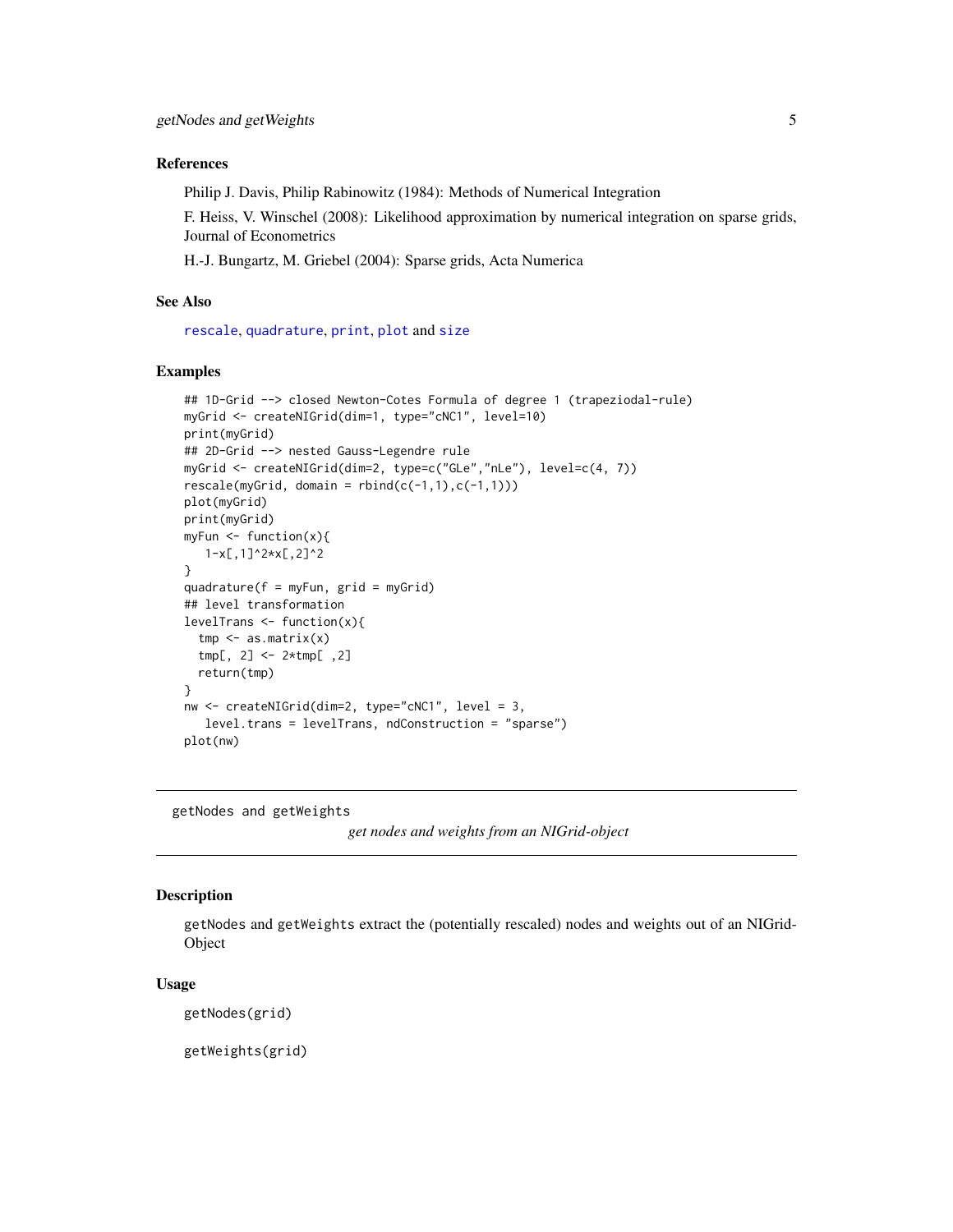#### <span id="page-5-0"></span>Arguments

grid object of class NIGrid

#### Value

Returns the nodes or weights of the given grid

#### See Also

[createNIGrid](#page-2-1)

#### Examples

```
myGrid <- createNIGrid(dim=2, type="cNC1", level=3)
getNodes(myGrid)
getWeights(myGrid)
```
plot (plot.NIGrid) *plots an NIGrid-object*

#### <span id="page-5-1"></span>Description

Plots the grid points of an NIGrid-object

#### Usage

```
## S3 method for class 'NIGrid'
plot(x, plot.dimension = NULL, ...)
```
#### Arguments

x a grid of type NIGrid plot.dimension vector of length 1, 2 or 3. with the dimensions to be plotted (see examples) ... arguments passed to the default plot command

```
myGrid <- createNIGrid(dim=4, type=c("GHe", "cNC1", "GLe", "oNC1"),
                      level=c(3,4,5,6))
plot(myGrid) ## dimension 1-min(3,dim(myGrid)) are plotted
## Free arranged plots
plot(myGrid, plot.dimension=c(4,2,1))
plot(myGrid, plot.dimension=c(1,2))
plot(myGrid, plot.dimension=c(3))
```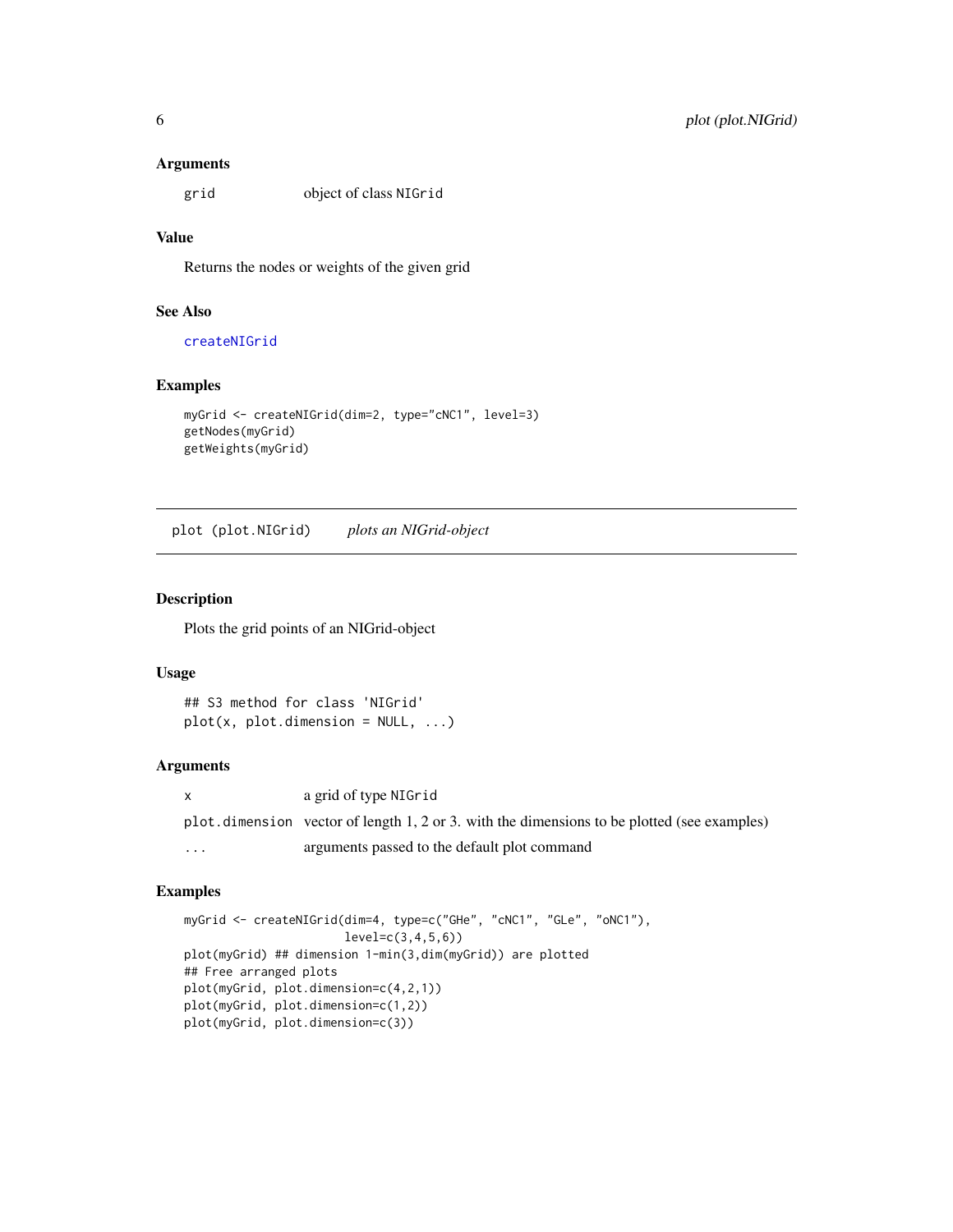<span id="page-6-0"></span>print (print.NIGrid) *prints characteristic information for an NIGrid-object*

#### <span id="page-6-2"></span>Description

Prints characteristic information for an NIGrid-object

#### Usage

```
## S3 method for class 'NIGrid'
print(x, \ldots)
```
#### Arguments

|                   | a grid of type NIGrid                             |
|-------------------|---------------------------------------------------|
| $\cdot\cdot\cdot$ | further arguments passed to or from other methods |

#### Value

Prints the information for an NIGrid-object (i.a. grid size (dimensions, grid points, memory usage), type and support)

#### Examples

myGrid <- createNIGrid(dim=2, type="GHe", level=5) print(myGrid)

<span id="page-6-1"></span>quadrature *computes the approximated Integral*

#### Description

quadrature computes the integral for a given function based on an NIGrid-object

#### Usage

quadrature(f,  $grid = NULL, ...$ )

#### Arguments

|          | a function which takes the x-values as a $(n \times d)$ matrix as a first argument |
|----------|------------------------------------------------------------------------------------|
| grid     | a grid of type NIGrid                                                              |
| $\cdots$ | further arguments for the function f                                               |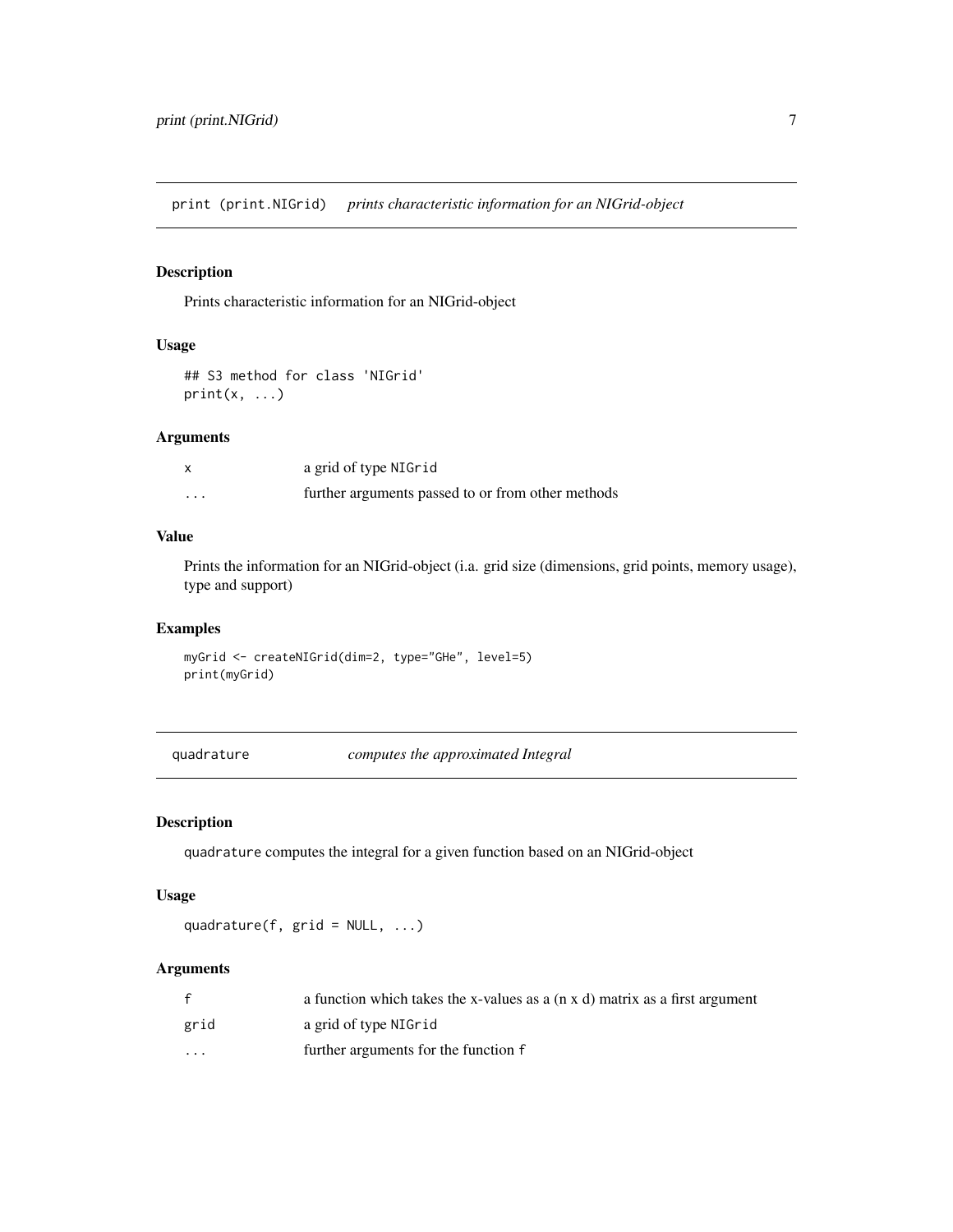#### <span id="page-7-0"></span>Value

The approximated value of the integral

#### See Also

[createNIGrid](#page-2-1), [rescale](#page-9-1)

#### Examples

```
myGrid <- createNIGrid(dim=2, type="GLe", level=5)
rescale(myGrid, domain=rbind(c(-1,1),c(-1,1)))
plot(myGrid, col="blue")
myFun <- function(x){
   1 - x[, 1]^2 \times x[, 2]^2}
quadrature(myFun, myGrid)
```
QuadRules *nodes and weights for 1D - Gauss-Quadrature*

#### Description

This data set stores nodes an weights for Gauss-Quadrature. Syntax: QuadRules[['type']][['level']]

- type="GLe" Gauss-Legendre; interval [0,1]; max-level 45
- type="nLe" nested-type Gauss-Legendre; interval [0,1]; max-level 25
- type="GKr" Gauss-Kronrod; interval [0,1]; max-level 29
- type="GLa" Gauss-Laguere; interval [0, Inf); max-level 30
- type="GHe" Gauss-Hermite; interval (-Inf, Inf); max-level 45
- type="GHN" Gauss-Hermite (as above, but pre-multiplied weights  $(w)_i = w_i * \phi(x_i)$ )
- type="nHe" nested-type Gauss-Hermite; interval (-Inf, Inf) max-level 25
- type="nHN" nested-type Gauss-Hermite (as above, but pre-multiplied weights  $(w)_i = w_i *$  $\phi(x_i)$
- type="Leja" Leja-points; interval [0,1]; max-level 141

#### Format

list of nodes and weights (for organisation see "Syntax" in description section)

#### Source

- http://keisan.casio.com/exec/system/1329114617 high precission computing (for G..-rules)
- further information in [createNIGrid](#page-2-1)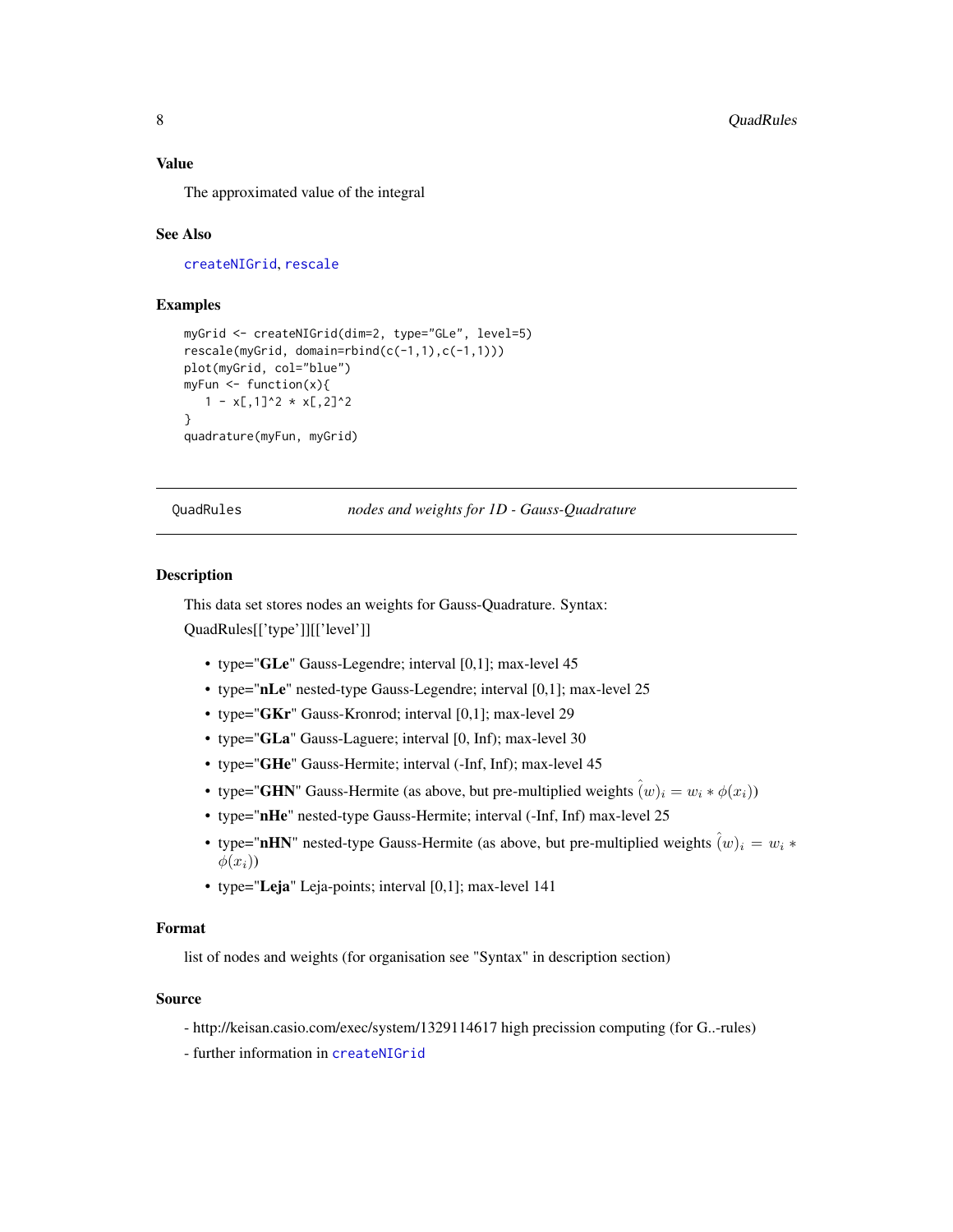#### <span id="page-8-0"></span>readRule 99 and 2012 12:00 percent of the set of the set of the set of the set of the set of the set of the set of the set of the set of the set of the set of the set of the set of the set of the set of the set of the set

#### Examples

nw <- QuadRules[["GHe"]][[2]]

readRule *reads a quadrature-rule from a text file*

#### **Description**

readRule reads a quadrature-rule from a text file

#### Usage

readRule(file = NULL)

#### Arguments

file file name of the text file containing the quadrature rule

#### Details

The text file containing the quadrature rule has to be formatted in the following way:

The first line have to declare the domain initial.domain a b, where a and b denotes the lower and upper-bound for the integration domain. This can be either a number or '-Inf'/'Inf' (for example initial.domain 0 1 or initial.domain 0 Inf)

Every following line contains one single node and weight belonging to one level of the rule (format: 'level' 'node' 'weight'). This example shows the use for the "midpoint-rule" (levels: 1 - 3).

```
> initial.domain 0 1
> 1 0.5 1
> 2 0.25 0.5
> 2 0.75 0.5
> 3 0.166666666666667 0.333333333333333
> 3 0.5 0.333333333333333
> 3 0.833333333333333 0.333333333333333
```
#### Value

Returns an object of class 'customRule', which can be used for creating a 'NIGrid' ([createNIGrid](#page-2-1))

#### See Also

[createNIGrid](#page-2-1)

```
## Not run: myRule <- readRule(file="midpoint_rule.txt")
## Not run: nw <- createNIGrid(d=1, type = myRule.txt, level = 2)
```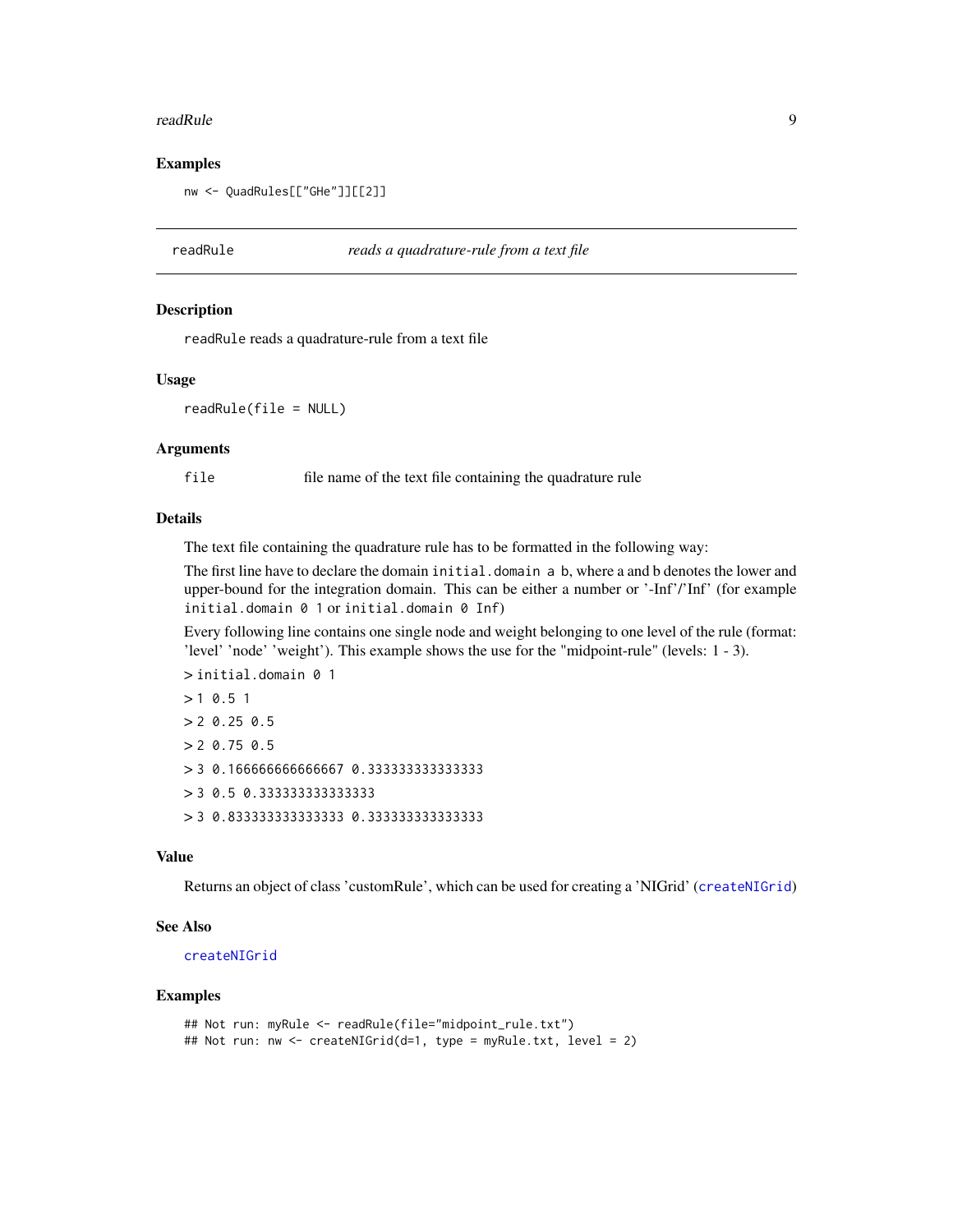```
rescale (rescale.NIGrid)
```
*moves, rescales and/or rotates a multidimensional grid.*

#### <span id="page-9-1"></span>Description

rescale.NIGrid manipulates a grid for more efficient numerical integration with respect to a given domain (bounded integral) or vector of means and covariance matrix (unbounded integral).

#### Usage

```
rescale(object, ...)
## S3 method for class 'NIGrid'
rescale(object, domain = NULL, m = NULL, C = NULL,
 dec.type = 0, ...
```
#### Arguments

| object   | an initial grid of type NIGrid                          |
|----------|---------------------------------------------------------|
| $\cdot$  | further arguments passed to or from other methods       |
| domain   | a (d x 2)-matrix with the boundaries for each dimension |
| m        | vector of means                                         |
| C.       | covariance matrix                                       |
| dec.type | type of covariance decomposition (Peter Jaeckel (2005)) |

#### Value

This function modifies the "support-attribute" of the grid. The recalculation of the nodes and weights is done when the [getNodes](#page-4-1) or [getWeights](#page-4-1) are used.

#### References

Peter Jaeckel (2005): A note on multivariate Gauss-Hermite quadrature

#### See Also

[quadrature](#page-6-1), [createNIGrid](#page-2-1)

```
C = matrix(c(2, 0.9, 0.9, 2), 2)m = c(-.5, .3)par(mfrow=c(3,1))
```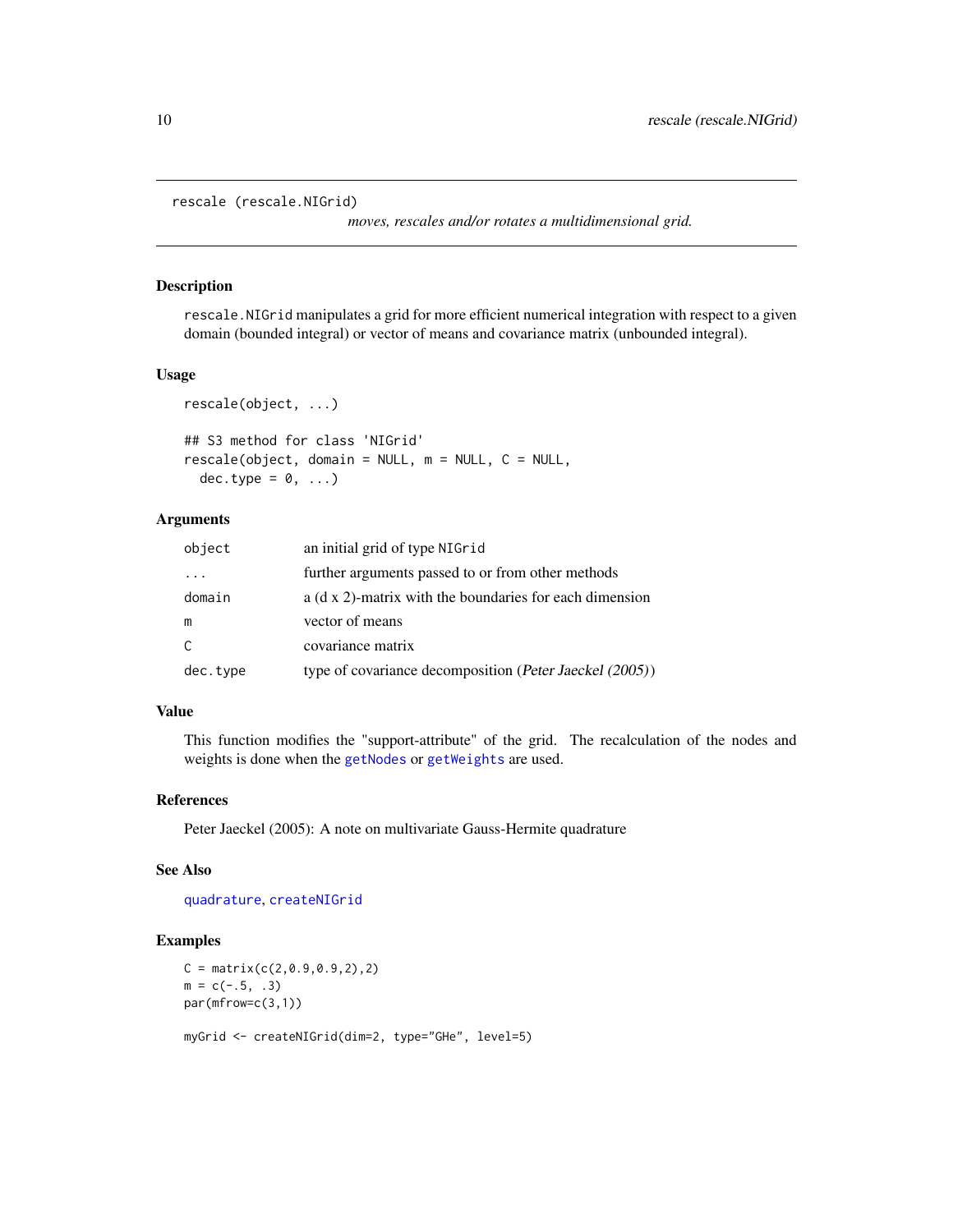#### <span id="page-10-0"></span>size (size.NIGrid) 11

```
rescale(myGrid, m=m, C=C, dec.type=0)
plot(myGrid, col="red")
rescale(myGrid, m=m, C=C, dec.type=1)
plot(myGrid, col="green")
rescale(myGrid, m=m, C=C, dec.type=2)
plot(myGrid, col="blue")
```
size (size.NIGrid) *returns the size of an NIGrid-object*

#### <span id="page-10-1"></span>Description

Returns the size of an NIGrid-object

#### Usage

```
size(object, ...)
```

```
## S3 method for class 'NIGrid'
size(object, ...)
## S3 method for class 'NIGrid'
```
dim(x)

#### Arguments

| object  | a grid of type NIGrid                         |
|---------|-----------------------------------------------|
| $\cdot$ | other arguments passed to the specific method |
| x       | object of type NIGrid                         |

#### Value

Returns the grid size in terms of dimensions, number of grid points and used memory

```
myGrid <- createNIGrid(dim=2, type="GHe", level=5)
size(myGrid)
dim(myGrid)
```